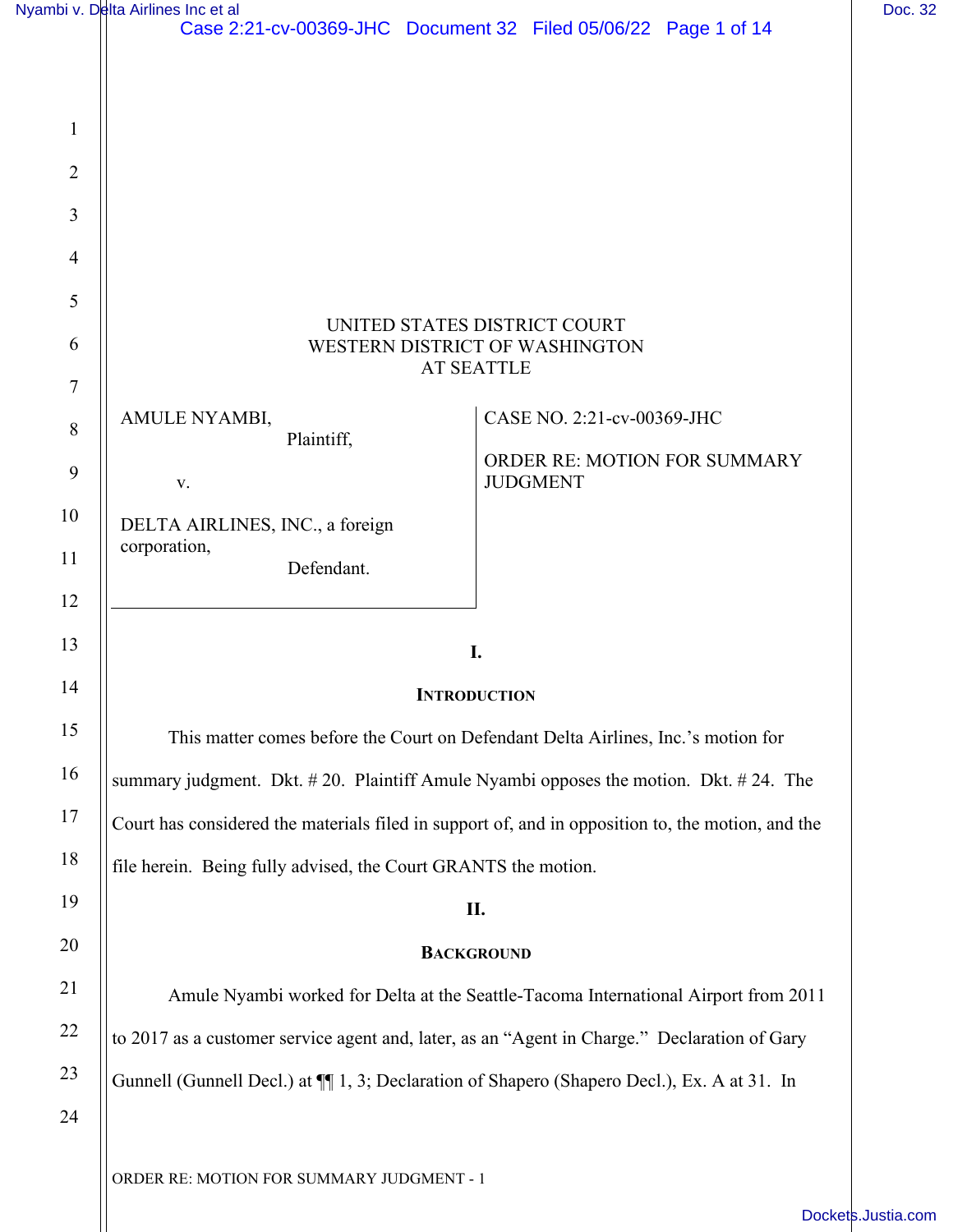### Case 2:21-cv-00369-JHC Document 32 Filed 05/06/22 Page 2 of 14

November 2016, Nyambi complained to his supervisor that a coworker, Aleks Ivanekov, accused him of treating another coworker unfairly. Declaration of Shane Bogni (Bogni Decl.), Ex. A. In December 20[1](#page-1-0)6, a supervisor counseled Nyambi and a coworker, Mohamed, $<sup>1</sup>$  after the two</sup> yelled at each other at work. *Id.* And in January 2017, a supervisor counseled Nyambi and a coworker, Eric Shields, after they yelled each other at work; Nyambi alleged that Shields called him a "stupid African." *Id.* Nyambi testified in his deposition that both Ivanekov and Mohamed threatened him and tried to physically fight him. Shapero Decl., Ex. A at 193, 207.

In early February 2017, Nyambi's coworker Carolyn Carter told Delta supervisors that Nyambi was sharing sexually explicit videos of a coworker in the workplace and that he threatened her with voodoo and said that he would make her "life a living hell if [he] found out [she was] the one who told them what [he was] doing." Bogni Decl., Ex. C. She said in a written statement that Nyambi's threat left her feeling "VERY uncomfortable" and "somewhat scared" because she does not know "what this man is capable of doing." *Id.*

On February 8, 2017, Nyambi wrote to Delta supervisors, Samantha Vergara, Shane Bogni, and Georgianna Murphy, stating that he was stepping down from his role as Agent in Charge due to a hostile work environment. Bogni Decl., Ex. A, B. Supervisors asked Nyambi what he meant by a hostile work environment and Nyambi referred to the incident involving Shields. Bogni Decl., Ex. A. The supervisors asked Nyambi for a written statement about the incident and he refused, saying that he had put the incident behind him. *Id.*

Delta investigated Carter's allegations. Gunnell Decl. at ¶ 9. Delta interviewed employees identified as having knowledge of those allegations. *Id.* In a written statement, James Davis reported that while he was at work, Nyambi asked if he knew a female coworker

21 22 23

<span id="page-1-0"></span><sup>&</sup>lt;sup>1</sup> The record does not appear to include Mohamed's full name.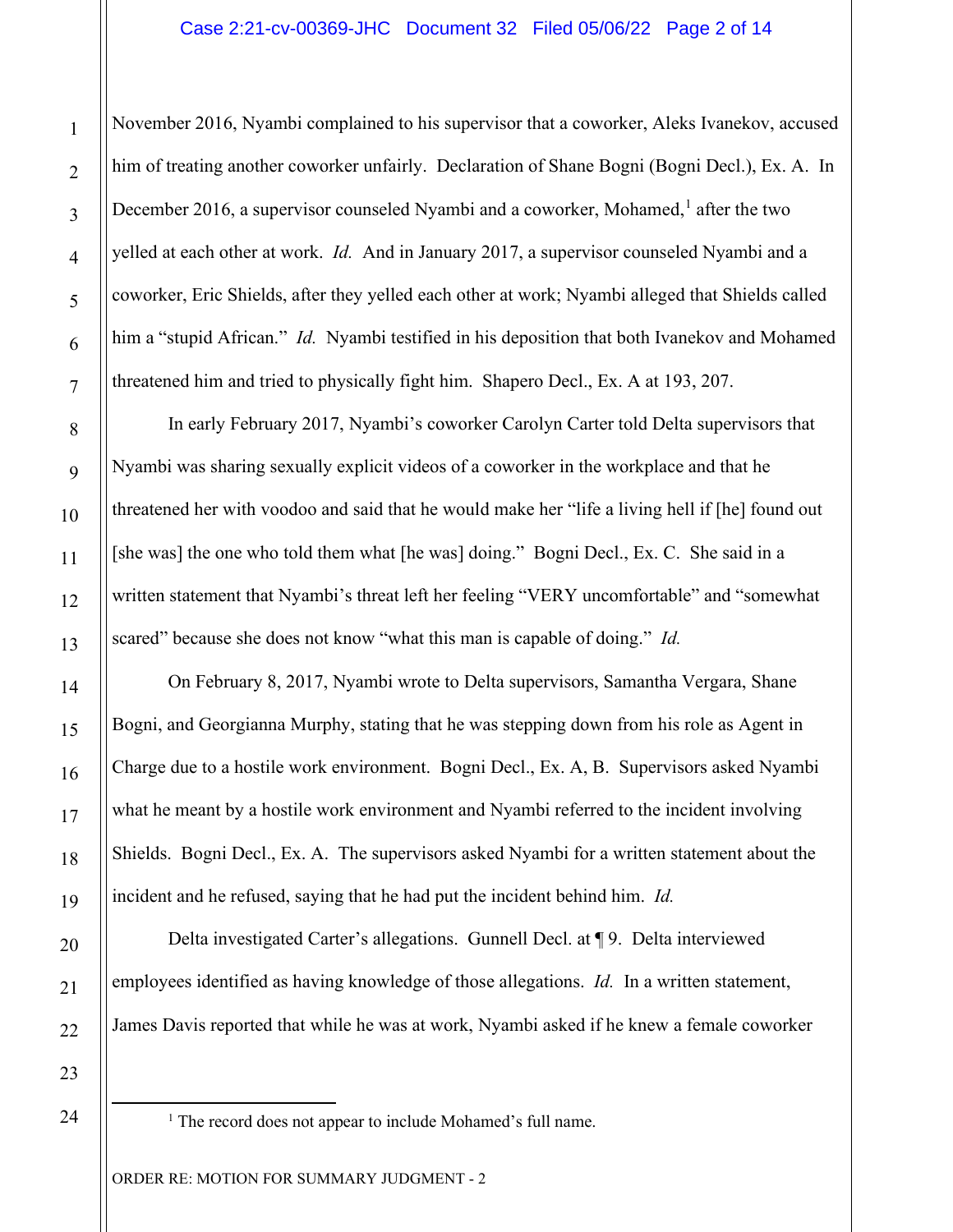who had walked past them. Gunnell Decl., Ex. D. When Davis said yes, Nyambi said that she was his "ex-lover" and called her "a whore." *Id.* Davis said that Nyambi then opened an application on his phone called "CALCULATOR" and showed Davis sexually explicit photographs of the woman. *Id.* Davis also said that Nyambi forwarded him a sexually explicit video on Facebook, which did not show any Delta coworkers. *Id.* 

Delta interviewed the female coworker identified as being in the photographs Davis saw, and she provided Delta with a written statement. Gunnell Decl., Ex. E. The statement says that when they were together, Nyambi took photographs and videos of their sexual acts without her consent and that she heard from others, such as her friend Mercedes Tramble-Williams, that Nyambi was showing the photographs and videos to others at work without her consent. Gunnell *Id.* The statement also mentions that Nyambi often spoke about voodoo. *Id.*

Delta interviewed Tramble-Williams, who reported that she heard from coworker Jordan Clements that he saw sexually explicit videos of her friend and of another female coworker. Gunnell Decl., Ex. F. She said she did not know Nyambi and that she told the two women that their sexually explicit content had been shared at work. *Id.* She said that same day she received an angry call from Nyambi during which he yelled at her, told her she would lose her job, and questioned her on who told her about the video. *Id.* After the call, she spoke with Clements, who told her that Nyambi told him that Nyambi knew Tramble-Williams and he knew voodoo, which Tramble-Williams interpreted as an attempt to scare her. *Id.*

Delta also interviewed Clements. Gunnell Decl., Ex. G. Clements said that Nyambi confronted him about telling supervisors about the sexually explicit content, threatened him with voodoo, and told him that he and his family would become homeless again. *Id.* Clements said, as a result, he blocked Nyambi's number and avoided him in the workplace. *Id.* Tramble-Williams said that Clements told her that he had seen a sexually explicit video; but during his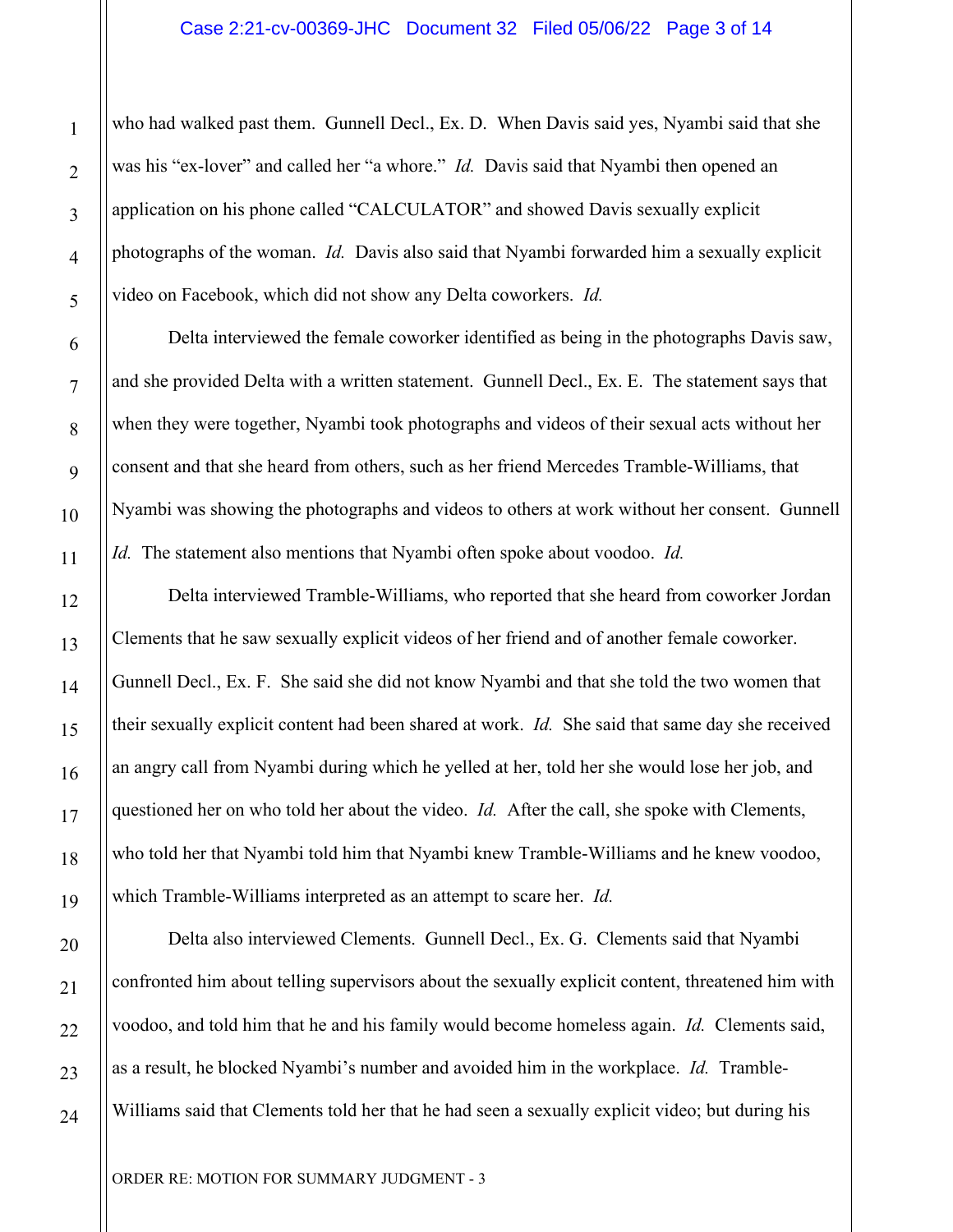phone interview with Delta supervisors Clements denied having seen any photographs or videos. *Id.*

Finally, Delta interviewed Nyambi. Gunnell Decl., Ex. I. Nyambi denied showing sexually explicit photographs or videos of Delta employees in the workplace. *Id.* He stated that he had a conversation with Carter about voodoo but denied making any threats against her. *Id.*

Based on its investigation, Delta determined that Nyambi had violated Delta's workplace policies. Bogni Decl., Ex. D; Gunnell Decl., Ex. J, K. Delta terminated Nyambi's employment on April 21, 2017. Declaration of Shapero (Shapero Decl.), Ex. A at 137.

Nyambi sued Delta, bringing claims under Title VII and the Washington Law Against Discrimination (WLAD) for discriminatory termination based on race and national origin and a claim for wrongful termination in violation of public policy. Dkt. # 1. Delta moves for summary judgment. Dkt. # 20.

### **III.**

#### **ANALYSIS**

# A. Summary Judgment Standard

Summary judgment is proper only if the evidence, when viewed in the light most favorable to the non-moving party, demonstrates "that there is no genuine dispute as to any material fact and the movant is entitled to judgment as a matter of law." Fed. R. Civ. P. 56(a); *see also Celotex Corp. v. Catrett*, 477 U.S. 317, 322 (1986); *Galen v. Cnty. of L.A*., 477 F.3d 652, 658 (9th Cir. 2007). The moving party is entitled to judgment as a matter of law when the nonmoving party fails to make a sufficient showing on an essential element of a claim in the case on which the nonmoving party has the burden of proof. *Celotex Corp.*, 477 U.S. at 323.

A fact is "material" if it might affect the outcome of the case. *Anderson v. Liberty Lobby, Inc.*, 477 U.S. 242, 248 (1986). A factual dispute is "genuine" if the evidence is such that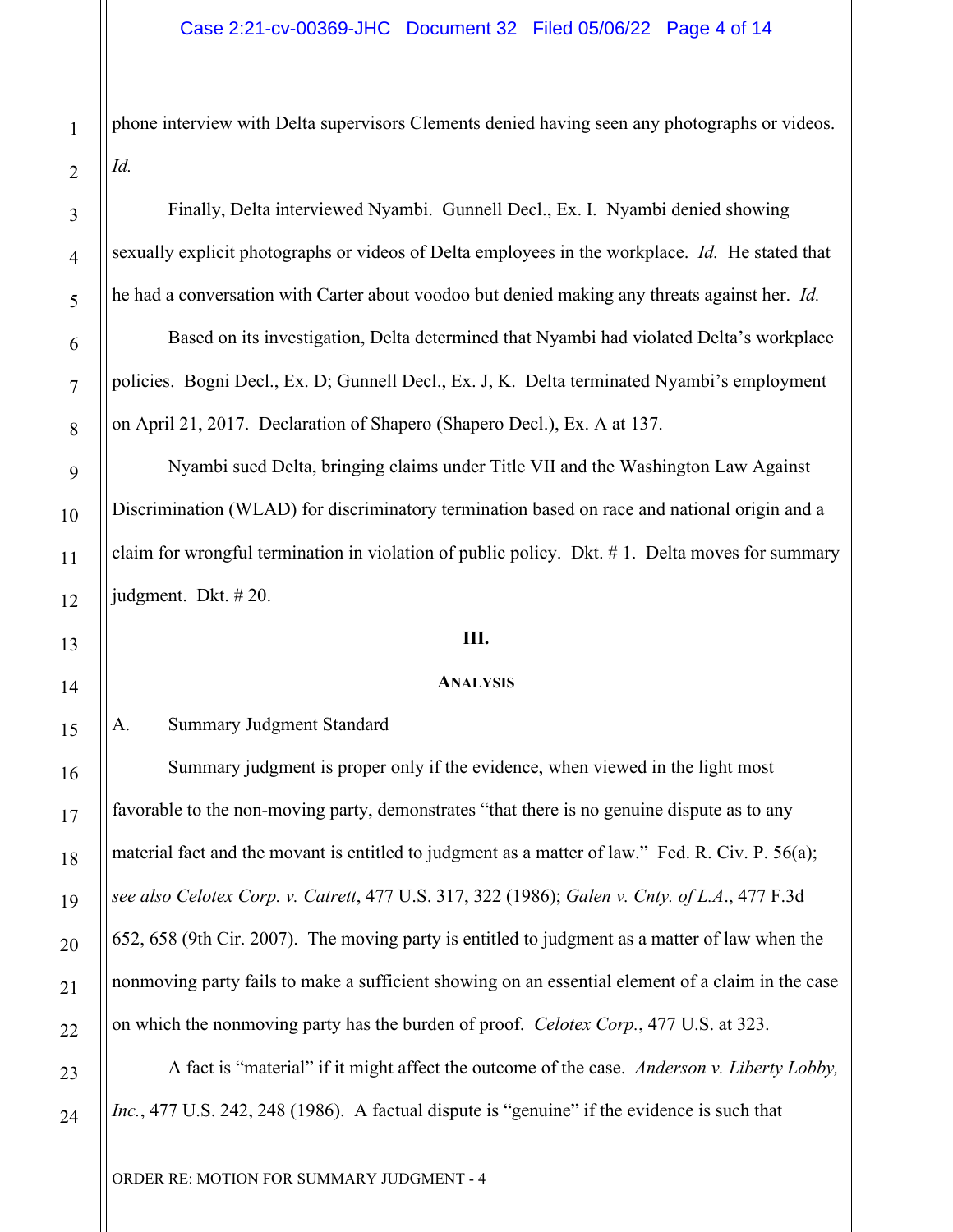### Case 2:21-cv-00369-JHC Document 32 Filed 05/06/22 Page 5 of 14

reasonable persons could disagree about whether the facts claimed by the moving party are true. *Aydin Corp. v. Loral Corp.*, 718 F.2d 897, 902 (9th Cir. 1983). "Uncorroborated allegations and 'self-serving testimony' will not create a genuine issue of material fact." *Heko Servs., Inc. v. ChemTrack Alaska, Inc.*, 418 F. Supp. 3d 656, 660 (W.D. Wash. 2019) (quoting *Villiarimo v. Aloha Island Air, Inc.*, 281 F.3d 1054, 1061 (9th Cir. 2002)).

The moving party bears the initial burden of showing that there is no genuine issue of material fact and that they are entitled to prevail as a matter of law. *Celotex Corp.*, 477 U.S. at 323. If the moving party meets its burden, then the non-moving party "must make a showing sufficient to establish a genuine dispute of material fact regarding the existence of the essential elements of [their] case that [they] must prove at trial." *Galen*, 477 F.3d at 658. The Court is "required to view the facts and draw reasonable inferences in the light most favorable to the [non-moving] party." *Scott v. Harris*, 550 U.S. 372, 378 (2007).

The Ninth Circuit "has set a high standard for the granting of summary judgment in employment discrimination cases." *Schnidrig v. Columbia Mach., Inc.*, 80 F.3d 1406, 1410 (9th Cir. 1996). Courts should "emphasize[] the importance of zealously guarding an employee's right to a full trial, since discrimination claims are frequently difficult to prove without a full airing of the evidence and an opportunity to evaluate the credibility of the witnesses." *McGinest v. GTE Serv. Corp.*, 360 F.3d 1103, 1112 (9th Cir. 2004). This means an employee need produce "very little evidence" to survive summary judgment. *Schnidrig*, 80 F.3d at 1410 (quoting *Lam v. University of Hawaii*, 40 F.3d 1551, 1563 (9th Cir. 1994)).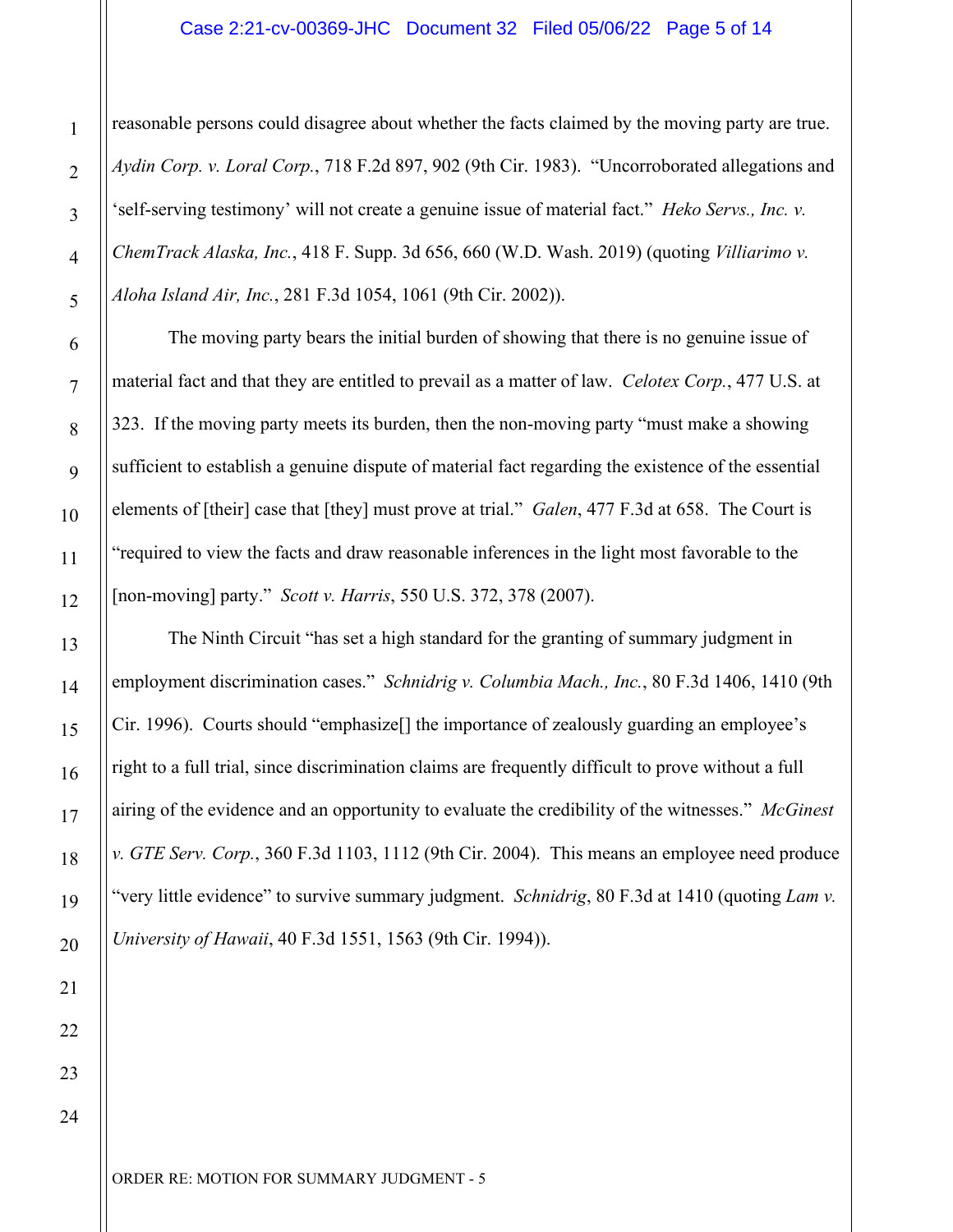B. Title VII and WLAD Discriminatory Termination Claims

Title VII<sup>[2](#page-5-0)</sup> and WLAD<sup>[3](#page-5-1)</sup> protect an employee against discriminatory termination based on race or national origin.

1. Title VII

In order to establish a disparate treatment claim under Title VII, a plaintiff must offer (1)

direct or circumstantial evidence of discriminatory intent, or (2) indirect evidence of

discrimination within the *McDonnell Douglas*[4](#page-5-2) framework. *Freyd v. Univ. of Oregon*, 990 F.3d

1211, 1228 (9th Cir. 2021). Because Plaintiff does not offer direct or circumstantial evidence of

discriminatory intent, the Court proceeds under the *McDonnell Douglas* framework.

"The *McDonnell Douglas* framework contains three, burden-shifting steps." *Id.*

At the first step, the plaintiff must make a prima facie case of discrimination, which requires a showing that "(1) [they are] a member of a protected class; (2) [they are] qualified for [their] position [and doing satisfactory work]; (3) [they] experienced an adverse employment action; and (4) similarly situated individuals outside [their] protected class were treated more favorably."

*Id.* (quoting *Fonseca v. Sysco Food Servs. of Ariz., Inc.*, 374 F.3d 840, 847 (9th Cir. 2004));

*Norman v. Eastfield Min Quong, Inc.*, 152 F.3d 928 (9th Cir. 1998).If a plaintiff establishes a

prima facie case, then at the second step, the burden shifts to the defendant "to show a legitimate,

nondiscriminatory reason for the challenged actions." *Freyd*, 990 F.3d at 1228. At the third

step, if the defendant provides such a reason, the burden shifts back to the plaintiff to show that

the "proffered nondiscriminatory reason is pretextual." *Id.*

Because Plaintiff does not present a genuine issue of material fact regarding an element

<span id="page-5-1"></span><span id="page-5-0"></span>needed to establish a prima facie case of discrimination, summary judgment on the Title VII

<sup>2</sup> Civil Rights Act of 1964, 42 U.S.C. § 2000e *et seq.*

<span id="page-5-2"></span><sup>3</sup> Chapter 49.60 Rev. Code Wash.

<sup>4</sup> *McDonnell Douglas Corp. v. Green*, 411 U.S. 792, 802–04 (1973).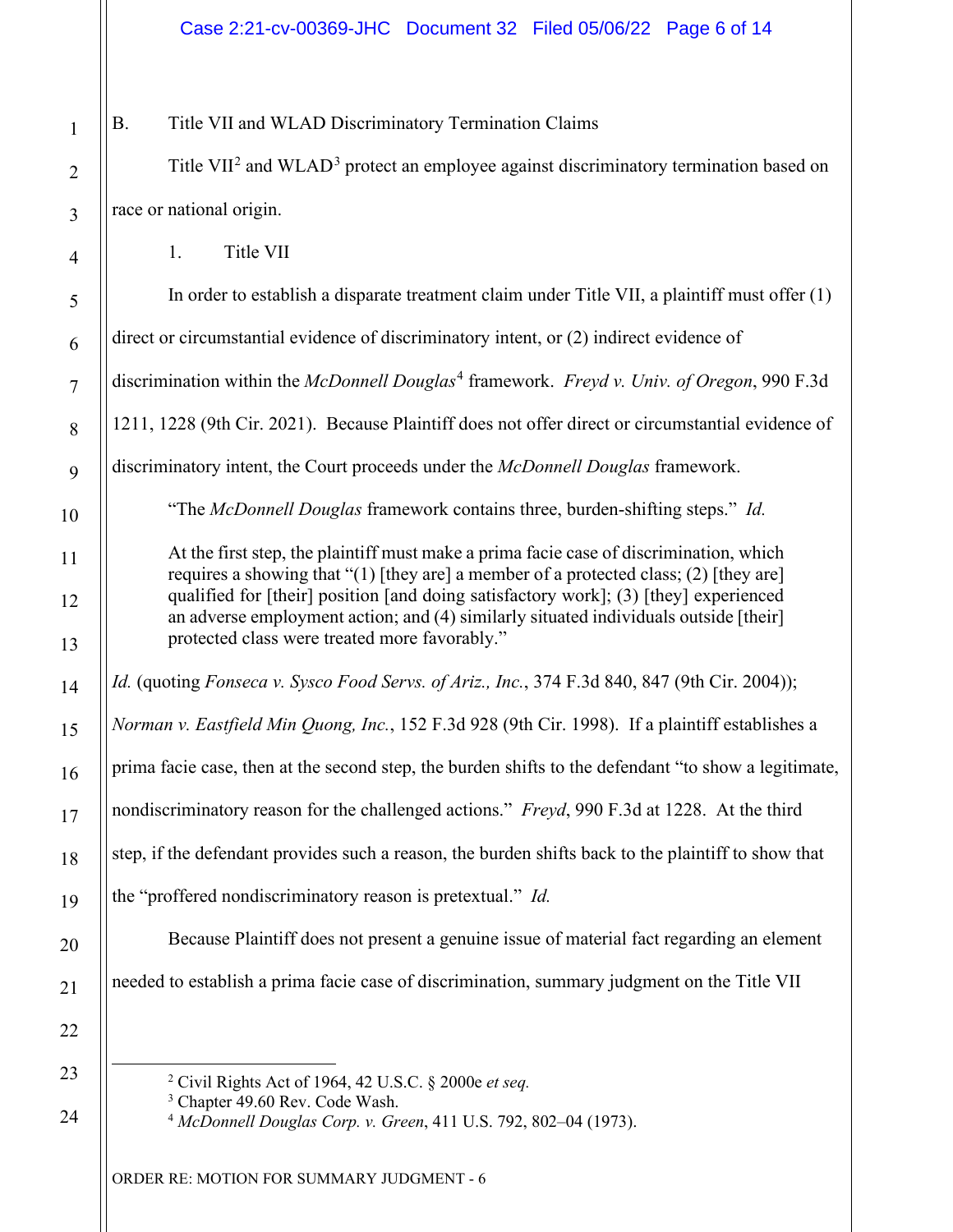# Case 2:21-cv-00369-JHC Document 32 Filed 05/06/22 Page 7 of 14

claim is appropriate. Defendant does not dispute that Plaintiff is a member of a protected class and that he was subject to an adverse employment outcome—termination. Defendant contends that Plaintiff cannot establish a genuine issue of material fact as to whether Defendant treated similarly situated individuals outside his class more favorably. Plaintiff disagrees. The Court concludes there is no genuine issue of material fact as to this element.

Plaintiff contends that Defendant treated him less favorably because, when he complained about harassment by his coworkers Shields, Ivanekov, and Mohamed, Delta supervisors did not investigate his complaints; but when other coworkers complained about Plaintiff, Delta supervisors did investigate and take action.<sup>[5](#page-6-0)</sup> But Plaintiff fails to connect this alleged less favorable treatment to his termination. *See Raytheon Co. v. Hernandez*, 540 U.S. 44, 52 (2003) ("Liability in a disparate-treatment case 'depends on whether the protected trait . . . actually motivated the employer's decision.'" (quoting *Hazen Paper Co. v. Biggins,* 507 U.S. 604, 610 (1993))). In other words, Plaintiff fails to compare his alleged conduct and termination with a situation involving employees outside his protected class engaging in similar conduct without being discharged. [6](#page-6-1) *See Hawn v. Exec. Jet Mgmt., Inc.*, 615 F.3d 1151, 1156–57 (9th Cir. 2010) (assessing whether the plaintiffs were treated less favorably than similarly situated employees outside of the plaintiffs' protected class by comparing the fact that other employees who "engaged in lewd and inappropriate conduct" were not disciplined or terminated like the plaintiffs); *Nicholson v. Hyannis Air Serv., Inc.*, 580 F.3d 1116, 1125 (9th Cir. 2009) (assessing

<span id="page-6-0"></span> $<sup>5</sup>$  Defendant emphasizes that, because certain of Plaintiff's former coworkers are Black, they are</sup> not "similarly situated individuals outside [Plaintiff's] class." *See Freyd*, 990 F.3d at 1228; Shapero Decl., Ex. A at 86–87 (identifying Shields as Black), 101 (Carter and Davis are Black), 104 (Tramble-Williams is Black), 110 (Clements is Black). While this may be true as to race, there is no evidence in the record that the coworkers were of the same national origin as Plaintiff. Thus, the Court does not rely on this point in this analysis.

<span id="page-6-1"></span><sup>&</sup>lt;sup>6</sup> During Plaintiff's deposition, he testified that he was unaware of another Delta employee being accused by coworkers of sharing sexually explicit photographs or videos, or of threatening other employees or their families. Shapero Decl., Ex. A at 95–98.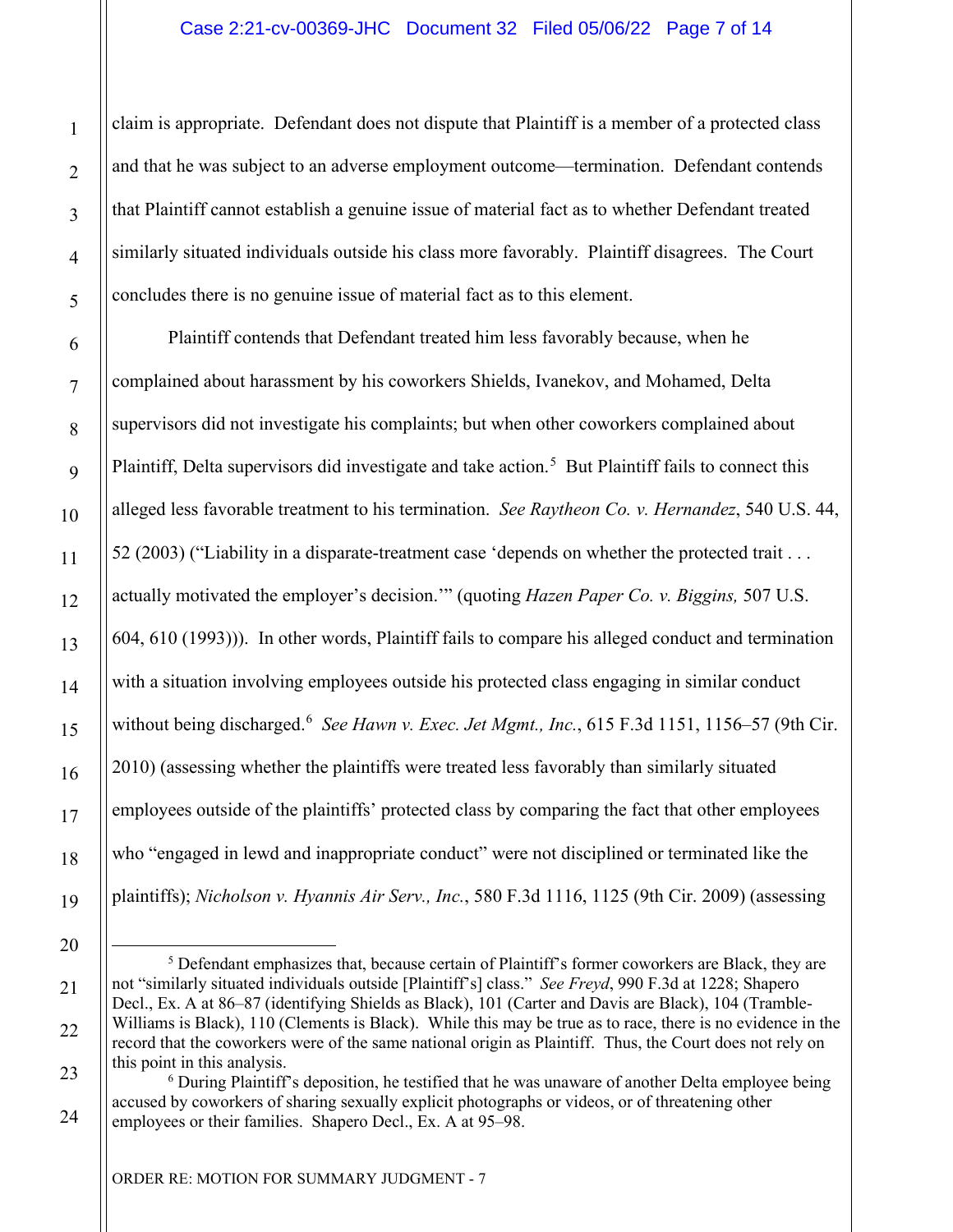# Case 2:21-cv-00369-JHC Document 32 Filed 05/06/22 Page 8 of 14

whether the plaintiff was treated less favorably by comparing the fact that male employees who failed training were given another training opportunity instead of being removed from the program like the plaintiff); *see also Knight v. Baptist Hosp. of Miami, Inc.*, 330 F.3d 1313, 1317– 18 (11th Cir. 2003) (assessing whether a plaintiff was treated less favorably when plaintiff was fired based on her record of misconduct while a White coworker was not fired based on her record of misconduct). Even given the "high standard for the granting of summary judgment in employment discrimination cases," Plaintiff has failed to present a genuine issue of material fact as to an essential element of his Title VII discriminatory termination claim. *See Schnidrig*, 80 F.3d at 1410.

2. WLAD

"Where an employee lacks direct evidence of discrimination, a WLAD claim proceeds under the three-step *McDonnell Douglas* analysis." *Espinoza v. City of Seattle*, 458 F. Supp. 3d 1254, 1284 (W.D. Wash. 2020), *appeal dismissed*, No. 20-35506, 2020 WL 7062684 (9th Cir. Sept. 15, 2020); *see also Hines v. Todd Pac. Shipyards Corp.*, 127 Wash. App. 356, 370, 112 P.3d 522 (2005) ("Washington courts have adopted the *McDonnell Douglas/Burdine* three-part burden allocation framework for disparate treatment cases.").

To establish a prima facie case of discrimination by disparate treatment, a plaintiff must show that (1) he belongs to a protected class, (2) he was treated less favorably in the terms or conditions of his employment (3) than a similarly situated, nonprotected employee, and (4) he and the nonprotected employee were doing substantially the same work; if the employer then proffers a legitimate, nondiscriminatory reason for its action, then (5) the plaintiff must produce evidence indicating that the employer's reason is pretextual.

*Billings v. Town of Steilacoom*, 2 Wash. App. 2d 1, 24, 408 P.3d 1123 (2017).

Because the WLAD claim undergoes a substantially similar analysis as the Title VII analysis above, the Court concludes that Plaintiff did not raise a genuine issue of material fact concerning whether he was treated less favorably than a similarly situated employee. *See*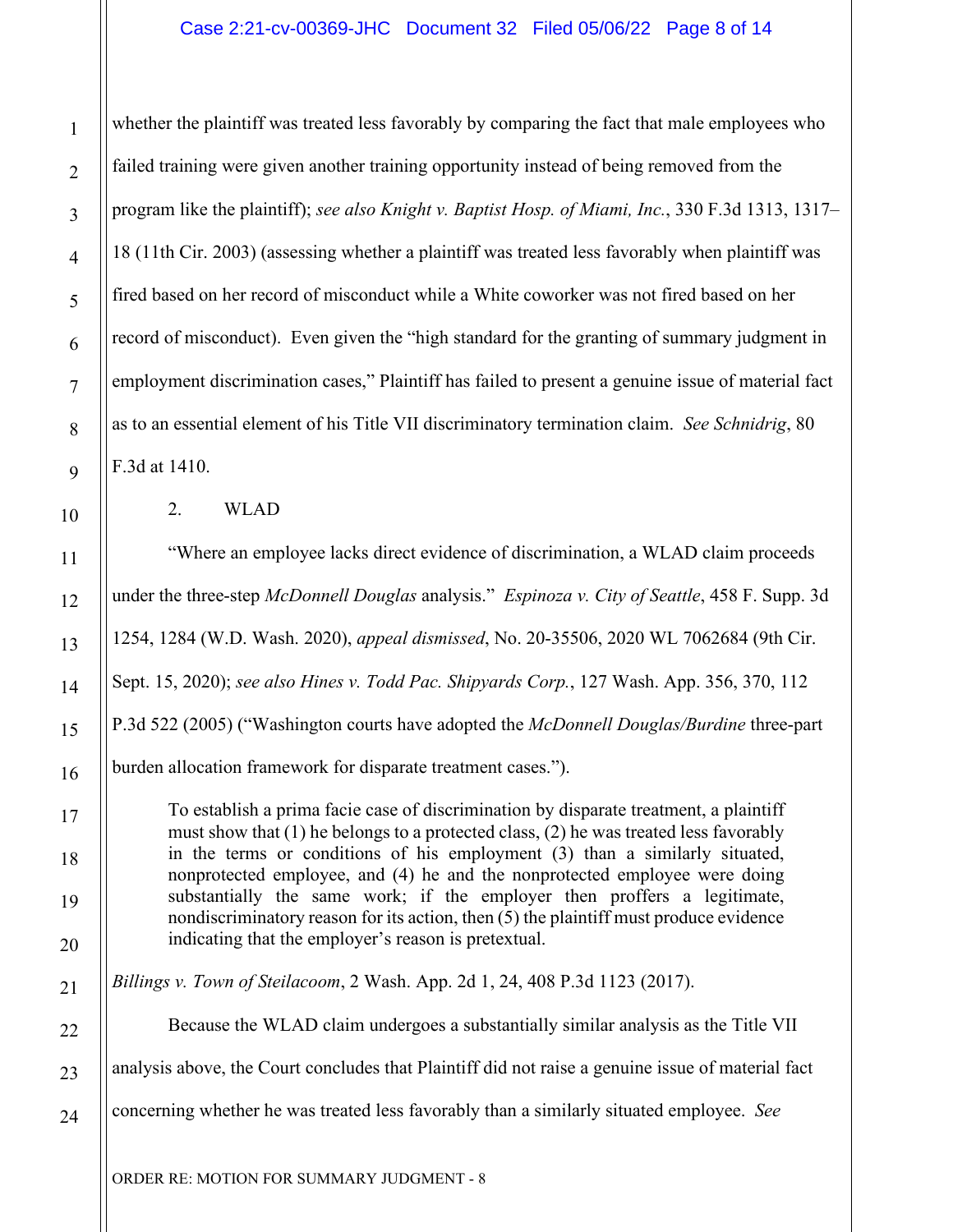<span id="page-8-0"></span>1 2 3 4 5 6 7 8 9 10 11 12 13 14 15 16 17 18 19 20 21 22 23 24 *Johnson v. Dep't of Soc. & Health Servs.*, 80 Wash. App. 212, 228, 907 P.2d 1223 (1996) (assessing whether similarly situated employees outside the protected class at issue were treated more favorably by considering whether a less severe discipline was imposed on a comparator for the same kind of alleged misconduct for which the plaintiff was disciplined). C. Claim for Wrongful Discharge in Violation of Public Policy The Washington common law tort of wrongful discharge in violation of public policy serves as a "narrow exception to the at-will doctrine." *Martin v. Gonzaga Univ.*, 191 Wash. 2d 712, 722–23, 425 P.3d 837 (2018). A plaintiff can establish a claim of wrongful discharge in violation of public policy if they fall into one of four categories:  $\degree$ (1) where employees are fired for refusing to commit an illegal act; (2) where employees are fired for performing a public duty or obligation, such as serving jury duty; (3) where employees are fired for exercising a legal right or privilege, such as filing workers' compensation claims; and (4) where employees are fired in retaliation for reporting employer misconduct, i.e., whistle-blowing." *Id.* at 723 (quoting *Gardner v*. *Loomis Armored, Inc.*, 128 Wash. 2d 931, 936, 913 P.2d 377 (1996)). A plaintiff who does not fall into one of those categories can still establish a wrongful discharge in violation of public policy claim through the "Perritt test"<sup>[7](#page-8-0)</sup>: "(1) The plaintiffs must prove the existence of a clear public policy (the clarity element). (2) The plaintiffs must prove that discouraging the conduct in which they engaged would jeopardize the public policy (the jeopardy element). (3) The plaintiffs must prove that the public-policy-linked conduct caused the dismissal (the causation element). (4) The defendant must not be able to offer an overriding justification for the dismissal (the absence of justification element)." *Id.* (quoting *Gardner*, 128 Wash. 2d at 941). <sup>7</sup> *Martin*, 191 Wash. 2d at 723 (citing Henry H. Perritt Jr., Workplace Torts: Rights and Liabilities (1991)).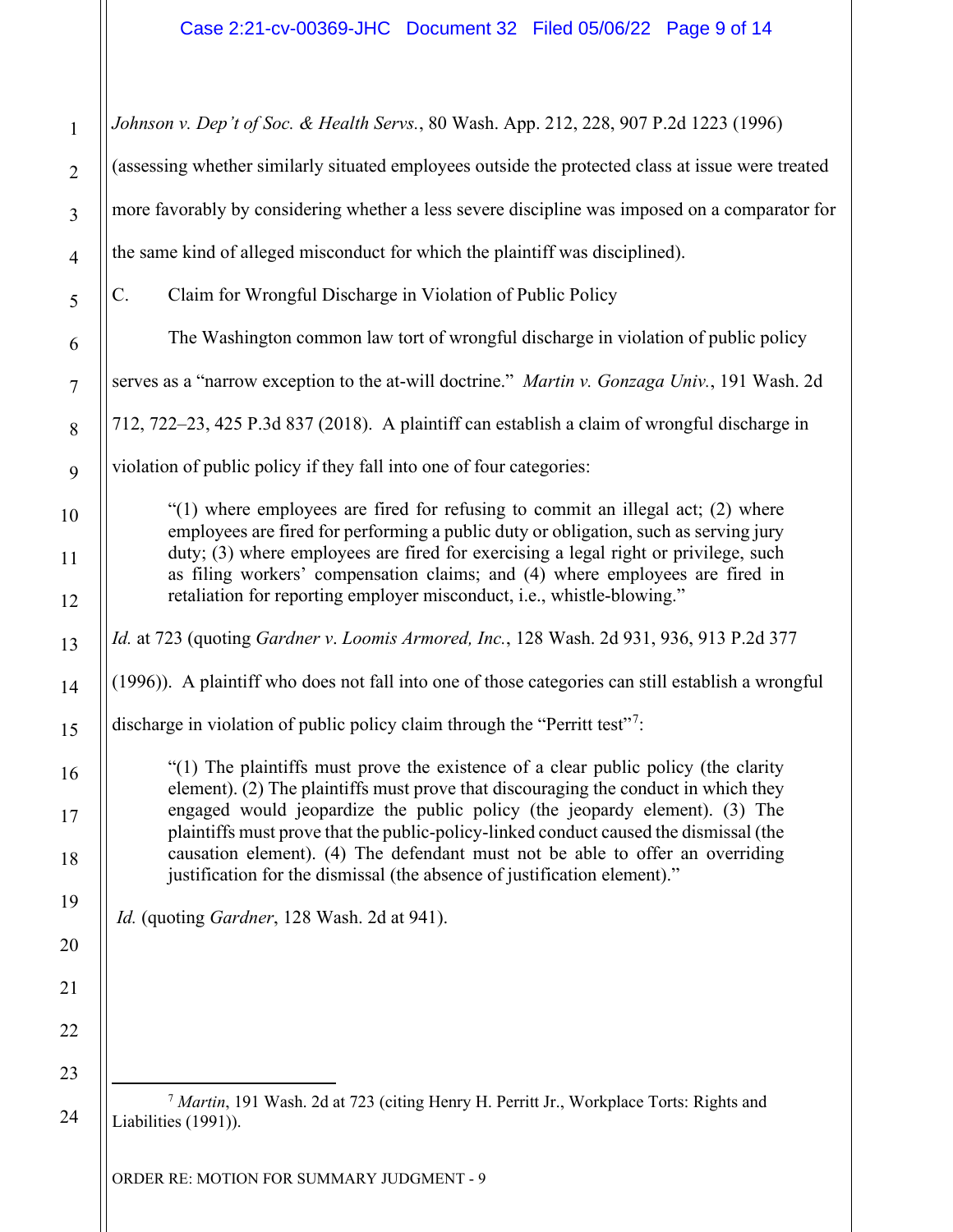Plaintiff contends that his claim meets the Perritt test.  $8$  He says that (1) Title VII and WLAD provide a public policy against discrimination, (2) by failing to thoroughly investigate his complaints about a hostile work environment, Defendant jeopardized the public policy, and (3) that Defendant's failures caused his termination. *See* Franklin Decl., Ex. D (complaints to supervisors). Defendant responds that it did try to investigate Plaintiff's complaint about Shields after Plaintiff used the term "hostile work environment" for the first time in his February 2017 email and that Plaintiff did not cooperate with the investigation. *See* Bogni Decl., Ex. B (email), A (no cooperation). Plaintiff points out that there were also incidents with Ivanekov and Mohamed, which he reported to Delta supervisors to no avail. Defendant does not provide evidence that it investigated Plaintiff's prior complaints about Ivanekov and Mohamed. But viewing the evidence in the light most favorable to Plaintiff, he has not shown a genuine issue of material fact as to whether Defendant's failure to investigate, even if it happened, caused his termination. He offers no evidence of such causation.

# D. Hostile work environment

A plaintiff seeking to establish a hostile work environment claim under Title VII<sup>[9](#page-9-1)</sup> must show: "(1) that he was subjected to verbal or physical conduct of a racial . . . nature; (2) that the conduct was unwelcome; and (3) that the conduct was sufficiently severe or pervasive to alter the

1

<span id="page-9-0"></span><sup>8</sup> Defendant interprets Plaintiff's argument as saying he falls into the fourth category regarding retaliation because in 2015, he filled out an intake form with the Washington State Human Resources Commission alleging that Defendant was falsely accusing him of misconduct. Nyambi Decl., Ex. J (it is unclear what accusation of misconduct Plaintiff's intake form related to). While Plaintiff suggests in his complaint that Defendant retaliated against him for filing such a complaint, his response brief does not make such an argument. Thus, the Court addresses only the argument before it. *See Indep. Towers of Washington v. Washington*, 350 F.3d 925, 929 (9th Cir. 2003) (courts "review only issues which are argued specifically and distinctly in a party's opening brief." (quoting *Greenwood v. Fed. Aviation Admin.,* 28 F.3d 971, 977 (9th Cir. 1994))).

<span id="page-9-1"></span><sup>&</sup>lt;sup>9</sup> While Plaintiff does not identify the legal basis for his hostile work environment claim in his complaint, his brief in opposition to Defendant's motion for summary judgment refers only to a Title VII hostile work environment claim.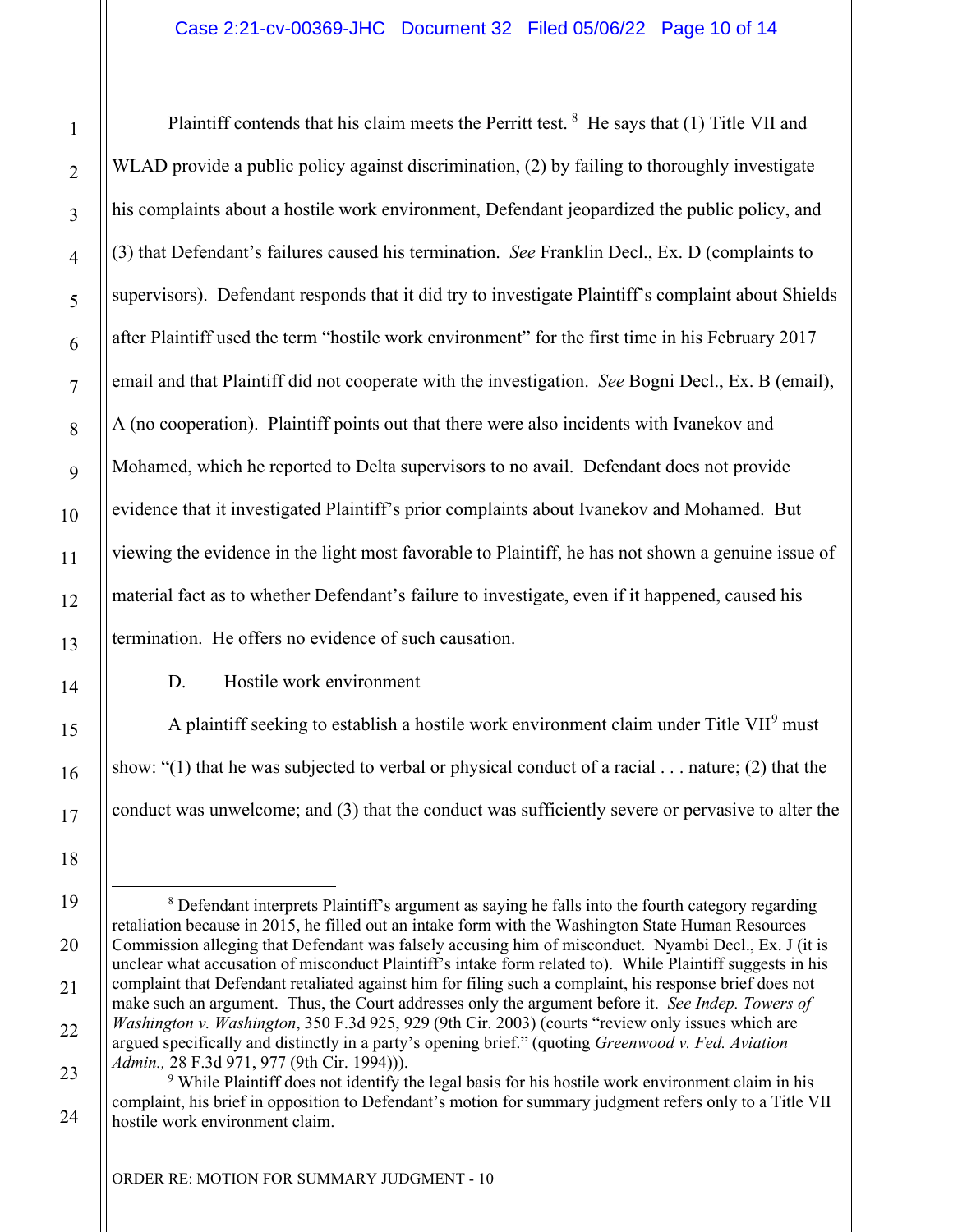conditions of the plaintiff's employment and create an abusive work environment." *Vasquez*,

349 F.3d at 642.

To determine whether conduct was sufficiently severe or pervasive to violate Title VII, we look at "all the circumstances, including the frequency of the discriminatory conduct; its severity; whether it is physically threatening or humiliating, or a mere offensive utterance; and whether it unreasonably interferes with an employee's work performance."

*Id.* (quoting *Clark County Sch. Dist. v. Breeden*, 532 U.S. 268, 270–71, *reh'g denied*, 533 U.S. 912 (2001)). "The required level of severity or seriousness 'varies inversely with the pervasiveness or frequency of the conduct.'" *Christian v. Umpqua Bank*, 984 F.3d 801, 809 (9th Cir. 2020) (quoting *Nichols v. Azteca Rest. Enters., Inc.*, 256 F.3d 864, 872 (9th Cir. 2001)).

Citing *Kwesele v. King County*, Defendant argues that Plaintiff failed to plead a hostile work environment claim in his complaint, thus precluding the Court's review of the claim. No. 2:17-CV-1426-RAJ, 2019 WL 1922928, at \*1–2 (W.D. Wash. Apr. 30, 2019) (holding that pleading a Section 1981 claim regarding discrimination or retaliation does not amount to pleading a hostile work environment claim and refusing to consider an unpleaded hostile work environment claim). In Plaintiff's complaint, he lists these three claims: a disparate treatment claim under Title VII, a disparate treatment claim under WLAD, and a wrongful discharge claim. Dkt. # 1. But in his statement of facts, he alleges that he was subjected to a "hostile work environment due to his race and national origin." Dkt. # 1. In *Atkins v. Commercial Office Interiors*, in ruling on the defendant's summary judgment motion, the court considered a hostile work environment claim that the plaintiff asserted on the civil cover sheet, despite the plaintiff's complaint apparently asserting only a Title VII discriminatory treatment claim. No. C06-1594- JCC, 2007 WL 4561091, at \*3 (W.D. Wash. Dec. 20, 2007).

Assuming Plaintiff pleaded a hostile work environment claim, he fails to raise a genuine issue of material fact as to whether verbal or physical conduct of a discriminatory nature was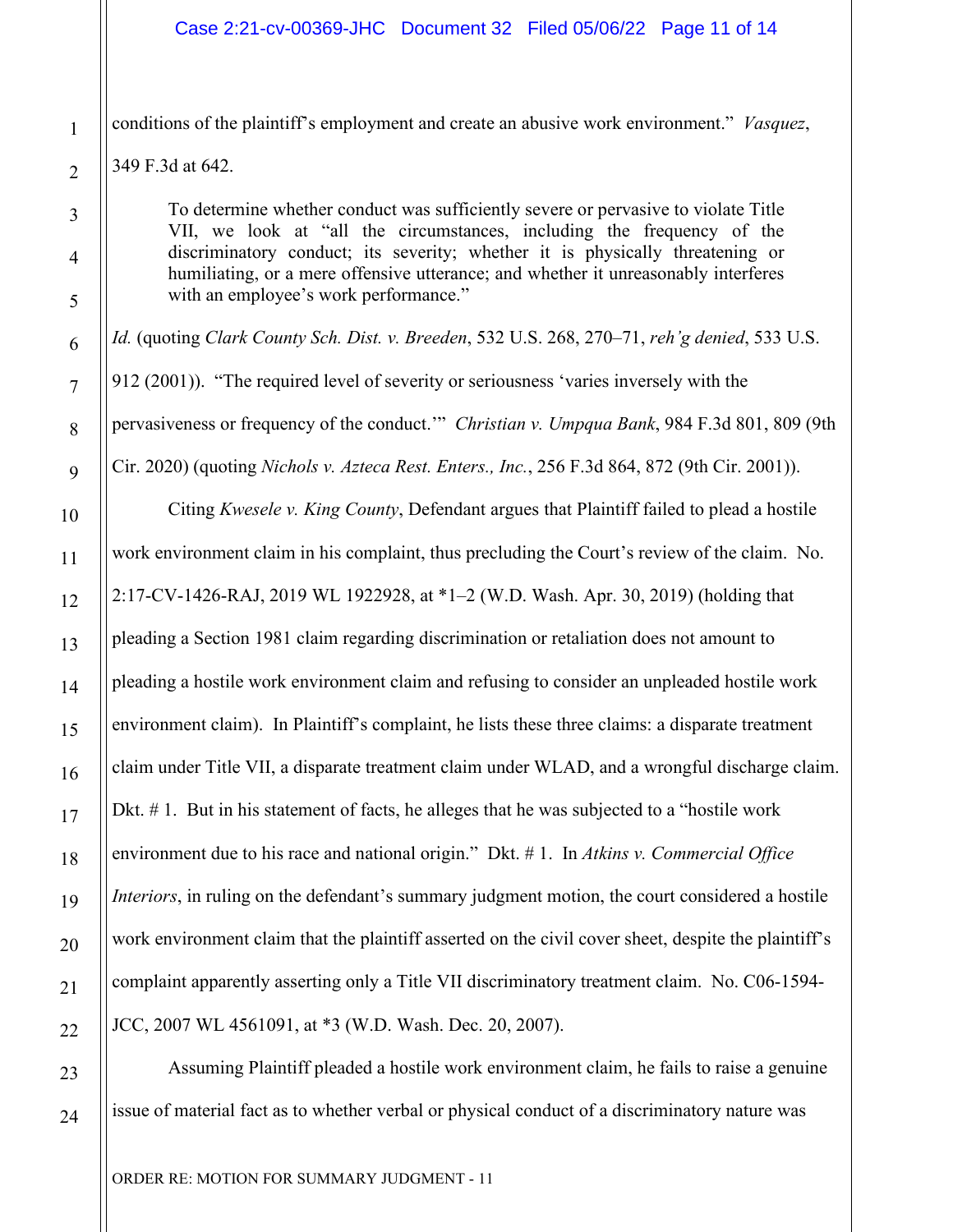sufficiently severe or pervasive to alter the conditions of his employment and create an abusive work environment.

Plaintiff says that he was subjected to a hostile environment because Shields yelled at him and called him a "stupid African" and because of incidents in which Ivanekov and Mohamed threatened and tried to physically fight him. *See* Shapero Decl., Ex. A at 193, 207. He says these incidents culminated in him resigning from the Agent in Charge position. Bogni Decl., Ex. B. Defendant responds that, according to Plaintiff's own deposition testimony, Shields was the only person to treat Plaintiff less favorably based on his race or national origin and that the negative treatment by Shields was limited to one yelling match. *See* Shapero Decl., Ex. A at 118–19, 193. Defendant argues that the one incident alone cannot be the basis for a hostile work environment claim.

Viewing the evidence in the light most favorable to Plaintiff, he fails to show that conduct of a racial nature was sufficiently severe or pervasive to sustain his claim. Plaintiff identifies only one instance of conduct based on his race or national origin—when Shields allegedly called him a "stupid African." Indeed, Plaintiff testified during his deposition that Shields was the only Delta employee to subject him to racially disparaging comments or to treat him less favorably based on race or national origin. Shapero Decl., Ex. A at 118–19. If one incident suffices for a hostile work environment claim, it must be "extremely serious." *Reynaga v. Roseburg Forest Prod.*, 847 F.3d 678, 687 (9th Cir. 2017) (quoting *Faragher v. City of Boca Raton*, 524 U.S. 775, 788 (1998)); *see Atkins*, 2007 WL 4561091, at \*7 ("[i]f a single incident can ever suffice . . . the incident must be extremely severe." (quoting *Brooks v. City of San Mateo,* 229 F.3d 917, 926 (9th Cir.2000))). In *Magdaluyo v. MGM Grand Hotel, LLC*, the court affirmed summary judgment in favor of the defendant where the plaintiff asserted a hostile work environment claim based on an incident where the plaintiff's "direct floor supervisor told him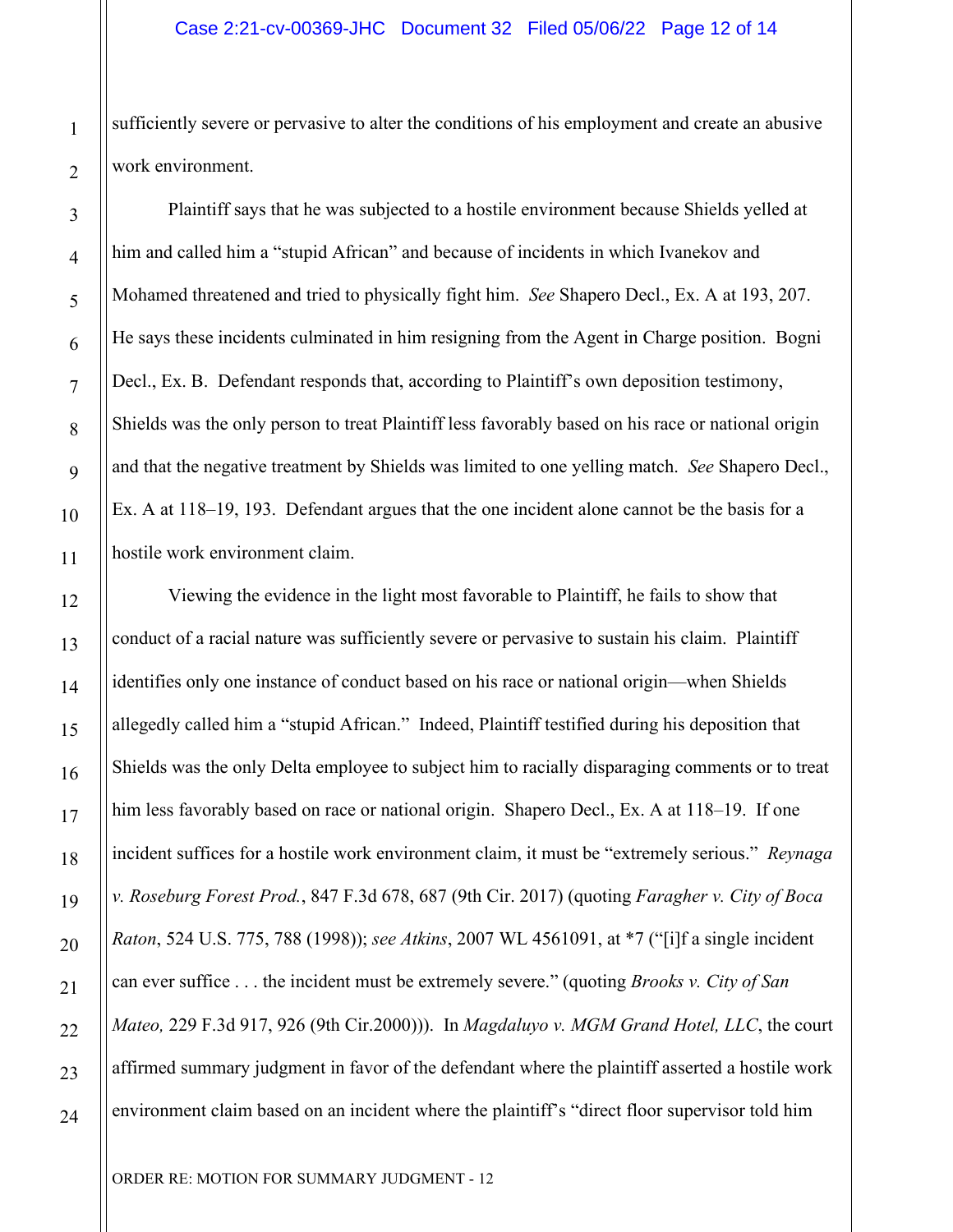that he 'hates Filipinos' and that he hopes the United States will 'invade the Philippines.'" 757 F. App'x 599, 600 (9th Cir. 2019) (concluding "those remarks plus unsupported suspicions are not enough to create a genuine issue of fact requiring a trial to resolve."); *see also Nixon v. Franciscan Health Sys.*, No. C11-5076BHS, 2012 WL 834261, at \*4 (W.D. Wash. Mar. 12, 2012), *on reconsideration in part*, No. C11-5076BHS, 2012 WL 1068070 (W.D. Wash. Mar. 29, 2012), *aff'd sub nom*. *Nixon v. Cath. Health Initiatives*, 599 F. App'x 269 (9th Cir. 2015) (granting summary judgment where one instance of conduct where the defendant intentionally touched the plaintiff's buttocks did "not rise to the level of 'severe or pervasive' so that a reasonable person would find that the conduct interfered with work performance."); *Harris v. Sutton Motor Sales & RV Consignments Corp.*, 406 F. App'x 181, 183 (9th Cir. 2010) (holding similarly where coworkers called the plaintiff a slur on two occasions and stating "[t]here is no triable issue as to whether the conduct in this case was frequent; it was not. Nor is this a case where a racial slur was used in conjunction with a physical threat or symbol of racial violence."). A plaintiff must present more evidence than offered here to avoid summary judgment on the claim. For example, in *Reynaga*, the court reversed the district court's grant of summary judgment where a coworker's use of slurs against Black, Arab, and Native American people and repeated comments about closing "the borders to keep motherf\*\*\*ers like you from coming up here" and how "[m]inorities are taking over the country" to the Mexican plaintiff created a genuine issue of material fact regarding the severity and pervasiveness of conduct. 847 F.3d at 687–88.

#### **IV.**

#### **CONCLUSION**

For the foregoing reasons, the Court GRANTS Defendant's motion for summary judgment (Dkt. # 20).